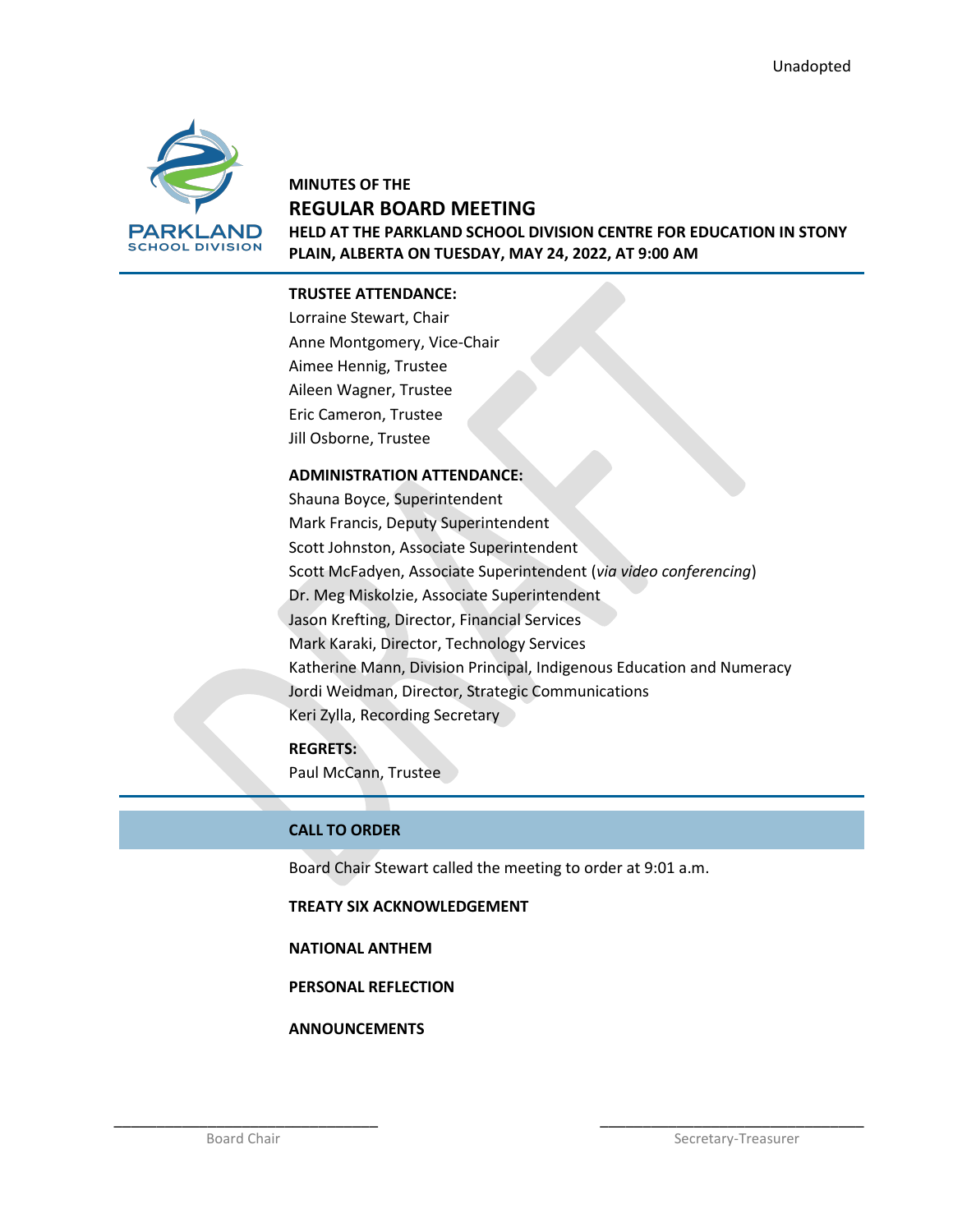#### **CHANGES TO THE AGENDA**

There were no changes to the agenda.

## **APPROVAL OF THE AGENDA**

**Res 032-22 MOVED by** Trustee Cameron that the agenda be approved as presented.

## **CARRIED UNANIMOUSLY**

#### **APPROVAL OF THE MINUTES**

**Res 033-22 MOVED by** Trustee Osborne that the minutes of the Regular Board Meeting held on April 12, 2022, be approved as presented.

### **CARRIED UNANIMOUSLY**

## **APPROVAL OF THE MINUTES**

**Res 034-22**

**MOVED by** Trustee Wagner that the minutes of the Special Meeting held on May 16, 2022, be approved as presented.

## **CARRIED UNANIMOUSLY**

**BUSINESS ARISING FROM THE MINUTES** None.

## **DELEGATION / PRESENTATION** None.

**BOARD CHAIR REPORT** Board Chair Stewart shared her report.

# **SUPERINTENDENT REPORT**

Superintendent Boyce shared her report.

## **QUESTION PERIOD:**

*There were no questions submitted to the Board at [Board@psd.ca](mailto:Board@psd.ca), for the May 24, 2022, Question Period.*

## **ACTION ITEMS**

#### **Res 035-22 PARKLAND SCHOOL DIVISION 2022-2025 EDUCATION PLAN MOVED by** Trustee Hennig that the Board of Trustees approves the 2022-2025 Annual Education Plan as presented at the Regular Meeting of May 24, 2022.

\_\_\_\_\_\_\_\_\_\_\_\_\_\_\_\_\_\_\_\_\_\_\_\_\_\_\_\_\_\_\_ \_\_\_\_\_\_\_\_\_\_\_\_\_\_\_\_\_\_\_\_\_\_\_\_\_\_\_\_\_\_\_

## **CARRIED UNANIMOUSLY**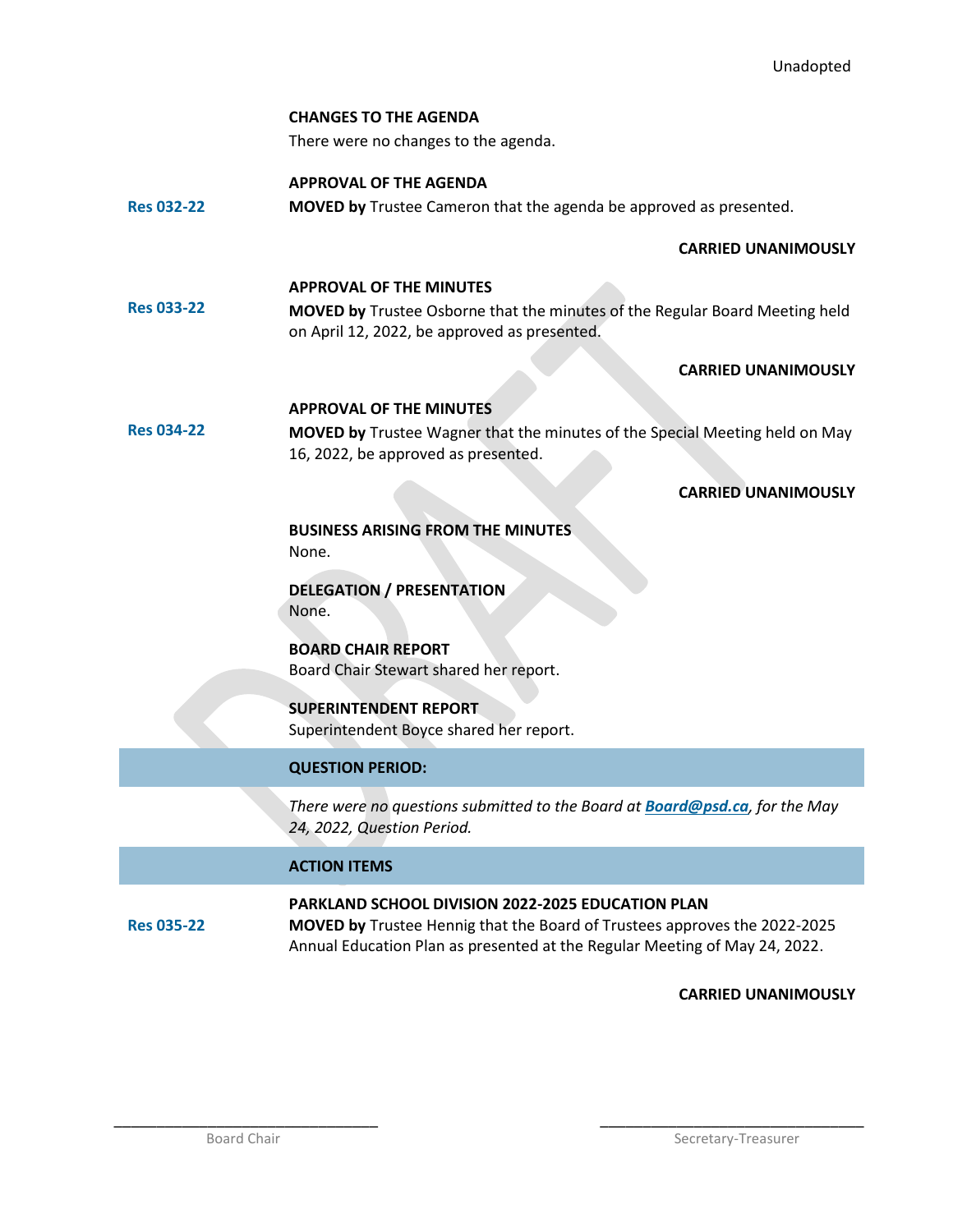*Board Chair Stewart transferred chair to Vice-Chair Montgomery at 9:27 a.m. and resumed chair at 9:28 a.m.*

Associate Superintendent Johnston provided additional information and responded to questions.

## **2022-2023 BUDGET**

**Res 036-22**

**MOVED by** Trustee Cameron that the Board of Trustees approve the Budget for the 2022-2023 fiscal year, as recommended by the Audit Committee and presented at the Regular Meeting of May 24, 2022.

## **CARRIED UNANIMOUSLY**

Associate Superintendent McFadyen provided additional information and responded to questions.

*Mr. Krefting exited the meeting at 10:08 a.m.*

## **REVISED BOARD POLICY 12: ROLE OF THE SUPERINTENDENT**

**MOVED by** Vice-Chair Montgomery that the Board of Trustees approves the Revised Board Policy 12: Role of the Superintendent, as recommended by the Policy Review Committee and presented at the Regular Meeting of May 24, 2022.

## **CARRIED UNANIMOUSLY**

Vice-Chair Montgomery and Superintendent Boyce provided additional information and responded to questions.

**Res 038-22**

**Res 037-22**

## **REVISED BOARD POLICY 20: WHISTLE-BLOWER PROTECTION**

**MOVED by** Vice-Chair Montgomery that the Board of Trustees approves the Revised Board Policy 20: Whistle-Blower Protection, as recommended by the Policy Review Committee and amended at the Regular Meeting of May 24, 2022.

## **CARRIED UNANIMOUSLY**

**Amendment:** Remove the repeated phrase in article 3.5 "or to the Vice-Chair in the event that circumstances prevent a disclosure to the Board Chair".

Board Chair Stewart provided additional information and responded to questions.

\_\_\_\_\_\_\_\_\_\_\_\_\_\_\_\_\_\_\_\_\_\_\_\_\_\_\_\_\_\_\_ \_\_\_\_\_\_\_\_\_\_\_\_\_\_\_\_\_\_\_\_\_\_\_\_\_\_\_\_\_\_\_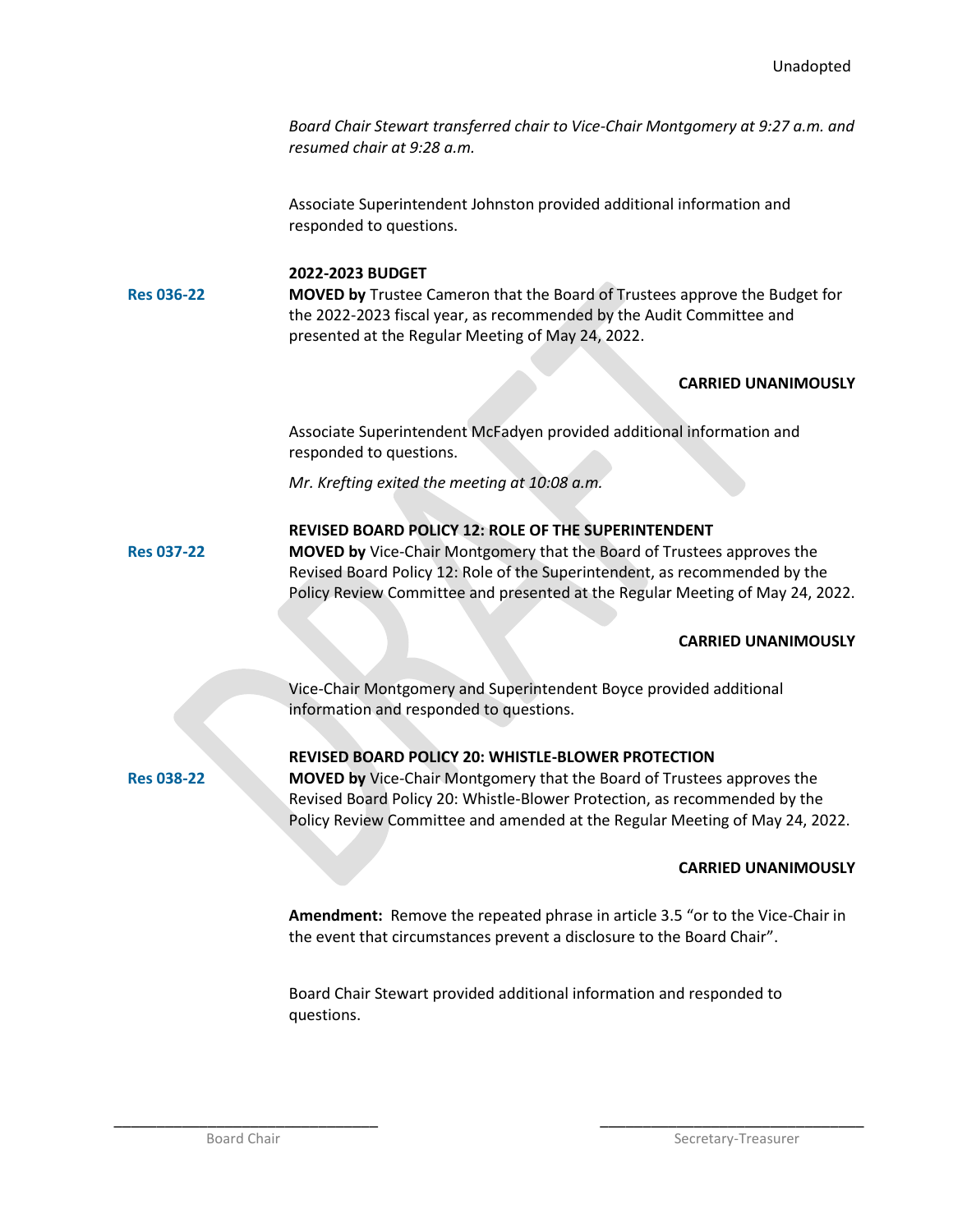*Board Chair Stewart called a recess at 10:17 a.m. The meeting resumed at 10:25 a.m.*

## **ATTENDANCE AREA REVIEW RECOMMENDATION A1: PARKLAND VILLAGE SCHOOL RECONFIGURATION**

**Res 039-22 MOVED by** Trustee Osborne that Parkland Village School is reclassified as a Kindergarten to grade five (K-Gr.5) school commencing in the 2022-2023 school year, as recommended by Administration and presented at the Regular Meeting of May 24, 2022.

## **CARRIED UNANIMOUSLY**

*Board Chair Stewart transferred chair to Vice-Chair Montgomery at 10:46 a.m. and resumed chair at 10:47 a.m.*

Superintendent Boyce and Associate Superintendent McFadyen provided additional information and responded to questions.

**Res 040-22**

**ATTENDANCE AREA REVIEW RECOMMENDATION J: MOVE SENIOR HIGH FRENCH IMMERSION PROGRAM TO MEMORIAL COMPOSITE HIGH SCHOOL MOVED by** Vice-Chair Montgomery that the Board of Trustees continue to offer Senior High French Immersion Programming at Spruce Grove Composite High School, as recommended by Administration and presented at the Regular Meeting of May 24, 2022.

## **CARRIED UNANIMOUSLY**

*Board Chair Stewart transferred chair to Vice-Chair Montgomery at 10:59 a.m. and resumed chair at 11:01 a.m.*

Superintendent Boyce provided additional information and responded to questions.

## **ATTENDANCE AREA REVIEW RECOMMENDATION L: PRE-DESIGNATING NEW GROWTH AREAS IN SPRUCE GROVE'S SHILOH ASP TO BROOKWOOD AND WOODHAVEN MIDDLE SCHOOLS**

**Res 041-22**

**MOVED by** Trustee Osborne that the Board of Trustees pre-designate the Shiloh area structure plan to Brookwood School and Woodhaven Middle School, effective the 2022-2023 school year, as recommended by Administration and amended at the Regular Meeting of May 24, 2022.

\_\_\_\_\_\_\_\_\_\_\_\_\_\_\_\_\_\_\_\_\_\_\_\_\_\_\_\_\_\_\_ \_\_\_\_\_\_\_\_\_\_\_\_\_\_\_\_\_\_\_\_\_\_\_\_\_\_\_\_\_\_\_

## **CARRIED UNANIMOUSLY**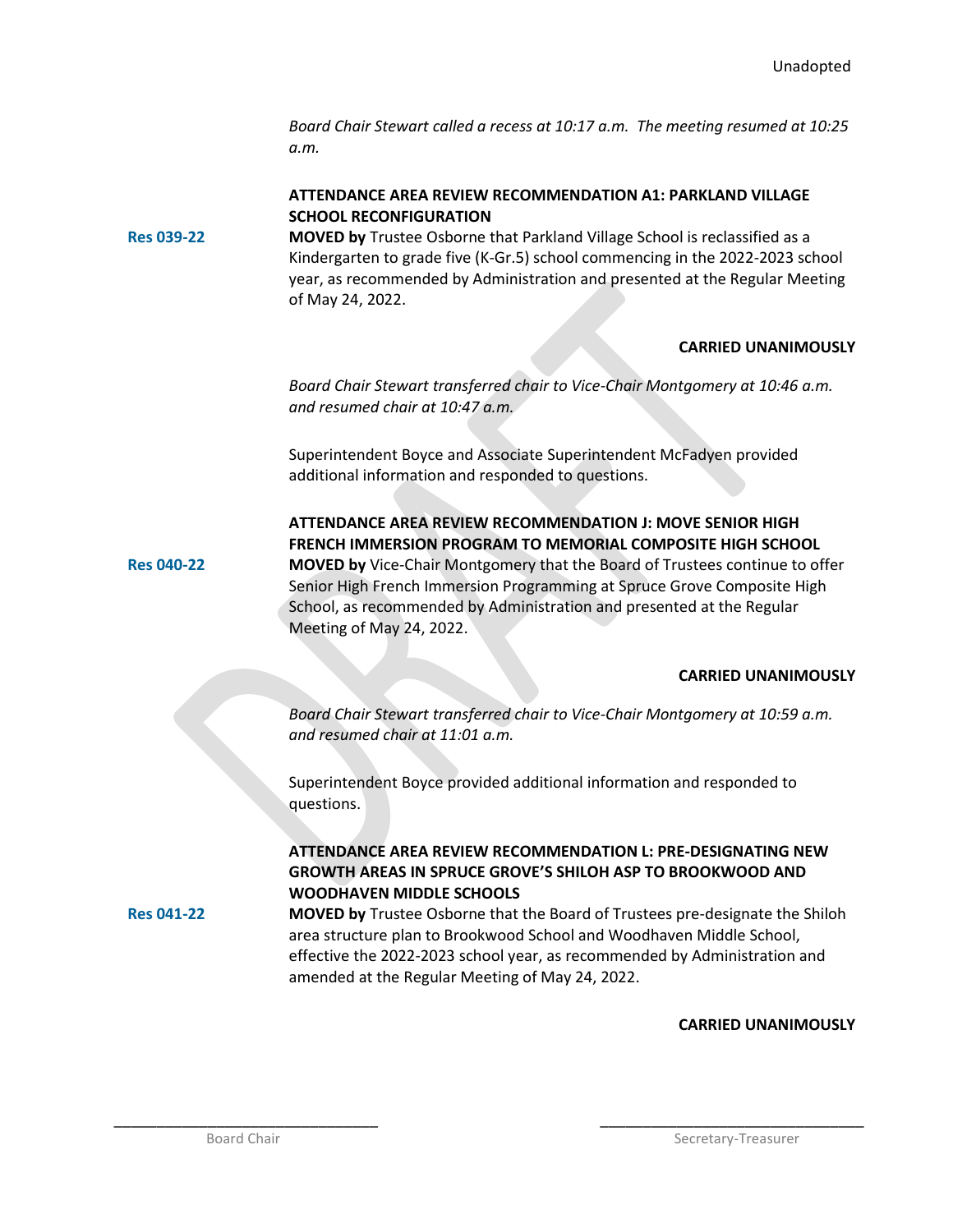**Amendment:** Add "effective 2022-2023 school year" to the recommendation for Attendance Area Review Recommendation L.

Superintendent Boyce provided additional information and responded to questions.

**ATTENDANCE AREA REVIEW RECOMMENDATION M: RE-DESIGNATING THE AREAS OF TUSSIC, COUNTRY PLAINS ESTATES, AND OTHER, UNNAMED DEVELOPMENTS IN SOUTHEAST STONY PLAIN TO STONY PLAIN CENTRAL SCHOOL**

**MOVED by** Vice-Chair Montgomery that the Board of Trustees re-designate the communities of Tussic and Country Plains Estates, as well as other, unnamed areas in southeast Stony Plain to Stony Plain Central School, effective the 2022- 2023 school year, as recommended by Administration and amended at the Regular Meeting of May 24, 2022.

#### **CARRIED UNANIMOUSLY**

**Amendment:** Add "effective 2022-2023 school year" to the recommendation for Attendance Area Review Recommendation M.

Superintendent Boyce provided additional information and responded to questions.

#### **ADMINISTRATIVE REPORTS**

### **STRATEGIC COMMUNICATIONS DEPARTMENT REPORT**

The Board of Trustees received for information, the Strategic Communications Department Report.

Deputy Superintendent Francis and Mr. Weidman provided additional information and responded to questions.

#### **LEARNING AND TECHNOLOGY REPORT**

The Board of Trustees received for information, the Learning and Technology Report

Associate Superintendent Johnston, Mr. Karaki and Ms. Mann provided additional information and responded to questions.

*Mr. Karaki and Ms. Mann exited the meeting at 12:00 p.m.*

\_\_\_\_\_\_\_\_\_\_\_\_\_\_\_\_\_\_\_\_\_\_\_\_\_\_\_\_\_\_\_ \_\_\_\_\_\_\_\_\_\_\_\_\_\_\_\_\_\_\_\_\_\_\_\_\_\_\_\_\_\_\_

**Res 042-22**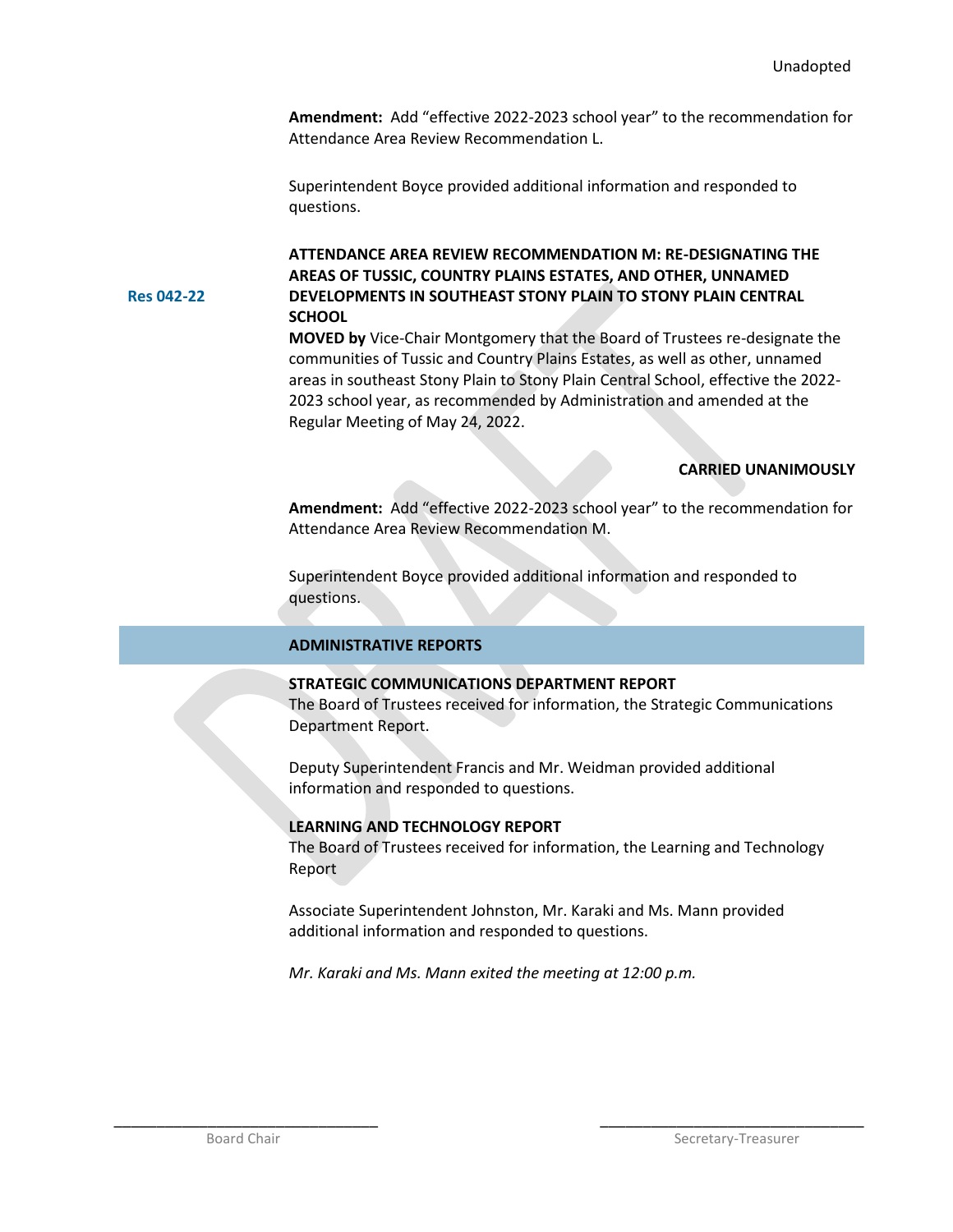### **STAKEHOLDER ENGAGEMENT REPORT**

The Board of Trustees received for information, the Stakeholder Engagement Report.

Associate Superintendent Johnston provided additional information and responded to questions.

### **STUDENT ENGAGEMENT REPORT**

The Board of Trustees received for information, the Student Engagement Report.

Associate Superintendent Johnston and Associate Superintendent Dr. Miskolzie provided additional information and responded to questions.

*Board Chair Stewart called a recess at 12:15 p.m. The meeting resumed at 12:21 p.m.*

## **TRUSTEE REPORTS**

## **GOVERNANCE & PLANNING SESSION**

The Board of Trustees received for information, the approved Minutes from the April 21, 2022, Governance & Planning Session, and the unapproved Minutes from the May 10, 2022, Governance & Planning Session.

## **TEACHER BOARD ADVISORY COMMITTEE**

The Board of Trustees received for information, the Teacher Board Advisory Committee Report.

## **COUNCIL OF SCHOOL COUNCILS**

The Board of Trustees received for information, the Council of School Councils Report.

## **AUDIT COMMITTEE**

The Board of Trustees received for information, the Audit Committee Report.

#### **ALBERTA SCHOOL BOARDS ASSOCIATION**

Vice-Chair Montgomery provided Trustees with her report.

## **PUBLIC SCHOOL BOARDS' ASSOCIATION OF ALBERTA**

\_\_\_\_\_\_\_\_\_\_\_\_\_\_\_\_\_\_\_\_\_\_\_\_\_\_\_\_\_\_\_ \_\_\_\_\_\_\_\_\_\_\_\_\_\_\_\_\_\_\_\_\_\_\_\_\_\_\_\_\_\_\_

There was no report.

#### **CHAMBER OF COMMERCE**

There was no report.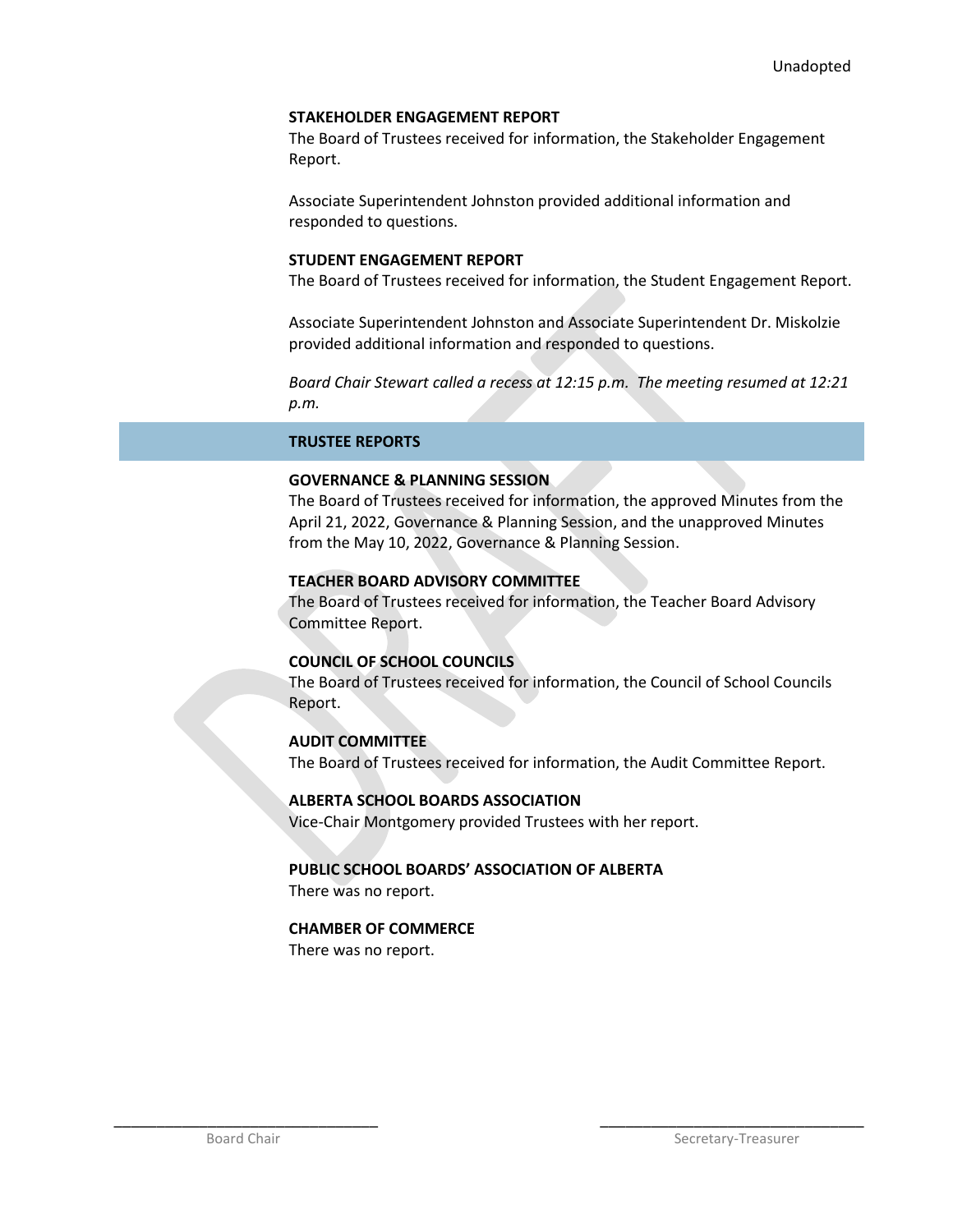### **FUTURE BUSINESS**

### **MEETING DATES:**

| Board - Open to the Public:                          |                                                                                            |
|------------------------------------------------------|--------------------------------------------------------------------------------------------|
| Jun 21, 2022<br>$\cdots \cdots \cdots \cdots \cdots$ | Organizational Meeting 9:00 AM, Centre for<br>Education (Meeting Live-Streamed for Public) |
| Jun 21, 2022                                         | Regular Board Meeting 10:00 AM, Centre for<br>Education (Meeting Live-Streamed for Public) |

| Committees – Closed to the Public: |  |
|------------------------------------|--|
|------------------------------------|--|

| Jun 14, 2022   | $\begin{tabular}{cccccccccc} \multicolumn{2}{c}{} & \multicolumn{2}{c}{} & \multicolumn{2}{c}{} & \multicolumn{2}{c}{} & \multicolumn{2}{c}{} & \multicolumn{2}{c}{} & \multicolumn{2}{c}{} & \multicolumn{2}{c}{} & \multicolumn{2}{c}{} & \multicolumn{2}{c}{} & \multicolumn{2}{c}{} & \multicolumn{2}{c}{} & \multicolumn{2}{c}{} & \multicolumn{2}{c}{} & \multicolumn{2}{c}{} & \multicolumn{2}{c}{} & \multicolumn{2}{c}{} & \multicolumn{2}{c}{} & \multicolumn{2}{c}{} & \$ | Governance & Planning Session 9:00 AM, Centre for<br>Education (full day) |
|----------------|--------------------------------------------------------------------------------------------------------------------------------------------------------------------------------------------------------------------------------------------------------------------------------------------------------------------------------------------------------------------------------------------------------------------------------------------------------------------------------------|---------------------------------------------------------------------------|
| Jun 14, 2022   | -------                                                                                                                                                                                                                                                                                                                                                                                                                                                                              | Teacher Board Advisory Committee 5:00 PM, TBD                             |
| By Invitation: |                                                                                                                                                                                                                                                                                                                                                                                                                                                                                      |                                                                           |
| May 27, 2022   | -------                                                                                                                                                                                                                                                                                                                                                                                                                                                                              | Milestones and Merits 5:00 PM, Heritage Pavilion,<br><b>Stony Plain</b>   |

## **NOTICE OF MOTION**

There was no notice of motion.

## **TOPICS FOR FUTURE AGENDAS**

There were no topics for future agendas.

## **REQUESTS FOR INFORMATION**

There were no requests for information.

## **RESPONSES TO REQUESTS FOR INFORMATION**

The information requested by Vice-Chair Montgomery at the Regular Meeting of April 12, 2022, will be shared at a future Governance & Planning Session.

#### **IN-CAMERA: LABOUR**

**MOVED by** Vice-Chair Montgomery that the Board of Trustees move to In-Camera at 12:30 p.m.

#### **CARRIED UNANIMOUSLY**

*The meeting live-stream recording was paused. Associate Superintendent Johnston, Associate Superintendent Dr. Miskolzie and Mr. Weidman exited the public meeting in the Boardroom. Board Chair Stewart, Vice-Chair Montgomery, Trustee Wagner, Trustee Hennig, Trustee Cameron, Trustee Osborne, Superintendent Boyce, Deputy Superintendent Francis, Associate Superintendent McFadyen and Ms. Zylla exited the public virtual live-stream, but remained in the Boardroom for the In-Camera meeting at 12:30 p.m.*

\_\_\_\_\_\_\_\_\_\_\_\_\_\_\_\_\_\_\_\_\_\_\_\_\_\_\_\_\_\_\_ \_\_\_\_\_\_\_\_\_\_\_\_\_\_\_\_\_\_\_\_\_\_\_\_\_\_\_\_\_\_\_

**Res 043-22**